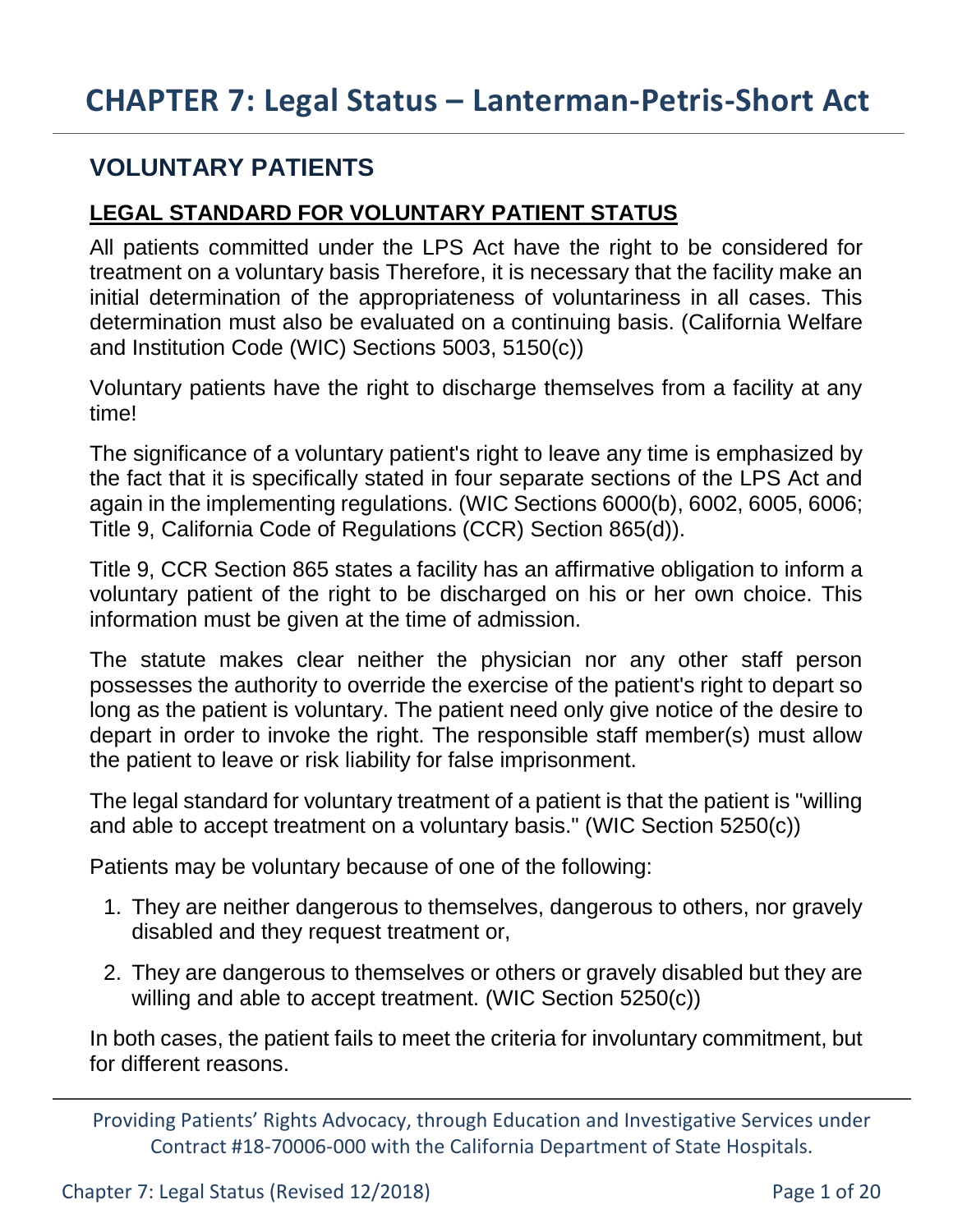As Patients' Rights Advocates, it is important to keep in mind that voluntary status is frequently misunderstood. Voluntary status is erroneously not offered to eligible patients or is revoked when the patient exercises voluntary rights. At times, voluntary status has been used to circumvent due process procedures.

Since voluntary patients do not have the same due process protections as involuntary patients (i.e., certification review hearings, judicial review), it is especially important that voluntary status be actual and meaningful, and that voluntary patients understand the meaning and implications of the status.

An advocate must be watchful that voluntary status is not being used to bypass the involuntary commitment review process, and is not revoked unjustifiably once the patient exercises their voluntary rights.

On the other hand, psychiatric inpatient services should be conditioned on medical necessity—an individual should not be forced into an involuntary admission status merely for payment/reimbursement reasons. A hospital is prohibited from requiring a person who voluntarily seeks care to be in custody as a danger to himself or herself or others or gravely disabled as a condition of accepting a transfer of that person. (Health and Safety Code (HSC) 1317(f))

### **FACTORS TO BE CONSIDERED WHEN ASSESSING "VOLUNTARINESS"**

Assessments of "willingness and ability" to accept treatment voluntarily should include a review of the patient's awareness of the situation, the need for assistance and the patient's plans for addressing the problems.

The patient's expressed desire for treatment should be presumed to be credible and should be given great weight. Any progress already made by the patient at the facility or changes in circumstances that precipitated the hospitalization are important to note. Compliance with medication regimen, participation in facility activities, and general cooperativeness are relevant (although not dispositive, especially when the patient has a reasonable explanation for non-compliance or alternative activities).

In general, the determination should focus on willingness and ability as it relates to the hospital treatment immediately proposed, and not focus on the patient's plans for or willingness to accept treatment in the more distant future.

Providing Patients' Rights Advocacy, through Education and Investigative Services under Contract #18-70006-000 with the California Department of State Hospitals.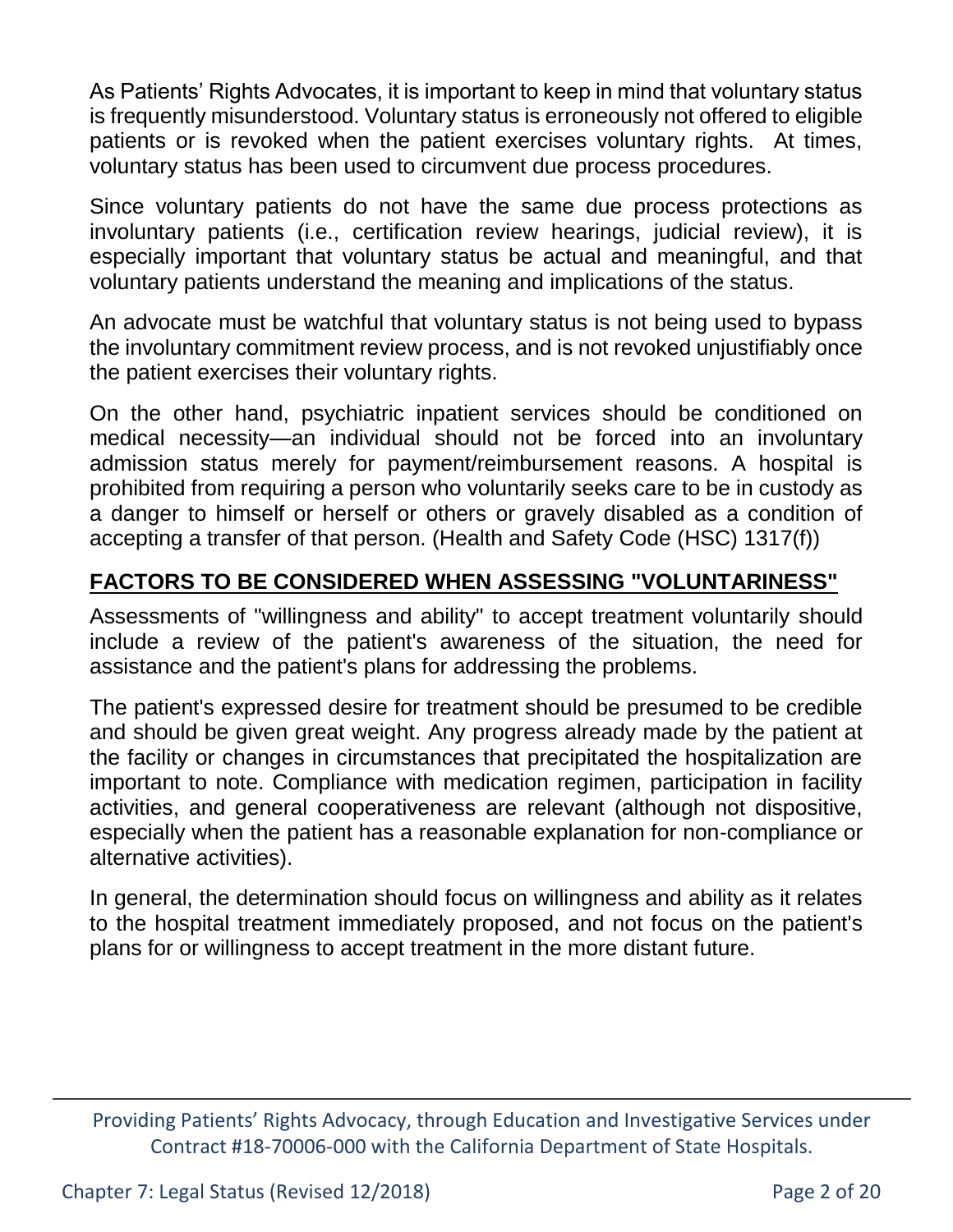#### **THE LEGAL STANDARD FOR CHANGING THE STATUS OF A VOLUNTARY PATIENT TO AN INVOLUNTARY PATIENT**

The legal standard for changing a patient from voluntary to involuntary status is that the patient manifests behavior at the time of the proposed change that constitutes a danger to self, others, or a grave disability as a result of a mental disorder and that the patient is unwilling or unable to accept treatment voluntarily. (WIC Section 5250)

#### **FACTORS TO BE CONSIDERED IN EVALUATING THE APPROPRIATENESS OF A CHANGE FROM VOLUNTARY TO INVOLUNTARY STATUS**

In documenting a change from voluntary to involuntary status, it is important to detail the behavior constituting danger to self or others or grave disability, and give specific factual descriptions of what has changed about the patient's condition. Clinical conclusions should be substantiated by examples of observed behavior and other facts about the patient. Behavior should be described to include frequency, severity and proximity in time to the determination. Additionally, it is necessary to document why the patient is evaluated as no longer willing or able to be voluntary.

In short, the same principles of documentation should be followed in status changes as are required for initiating steps in the commitment process.

### **THE RIGHT TO REFUSE TREATMENT**

Voluntary patients have an explicit right to accept or refuse treatment after being fully informed of the risks and benefits or such treatment. Title 9, CCR Section 850-856 sets out the specific criteria which must be met in order for facilities to meet their duty to properly inform voluntary patients of the risks and benefits of a proposed treatment plan.

#### **THE RIGHT NOT TO BE IN SECLUSION AND/OR RESTRAINT ABSENT AN EMERGENCY**

The law intends that voluntary patients not be subject to seclusion and restraint. Any use of seclusion and restraint must meet the legal criteria for emergency and be accompanied by an evaluation of appropriate legal status.

## **INVOLUNTARY PATIENTS**

## **LEGAL STANDARD FOR INVOLUNTARY DETENTION (THE 72-HOUR HOLD)**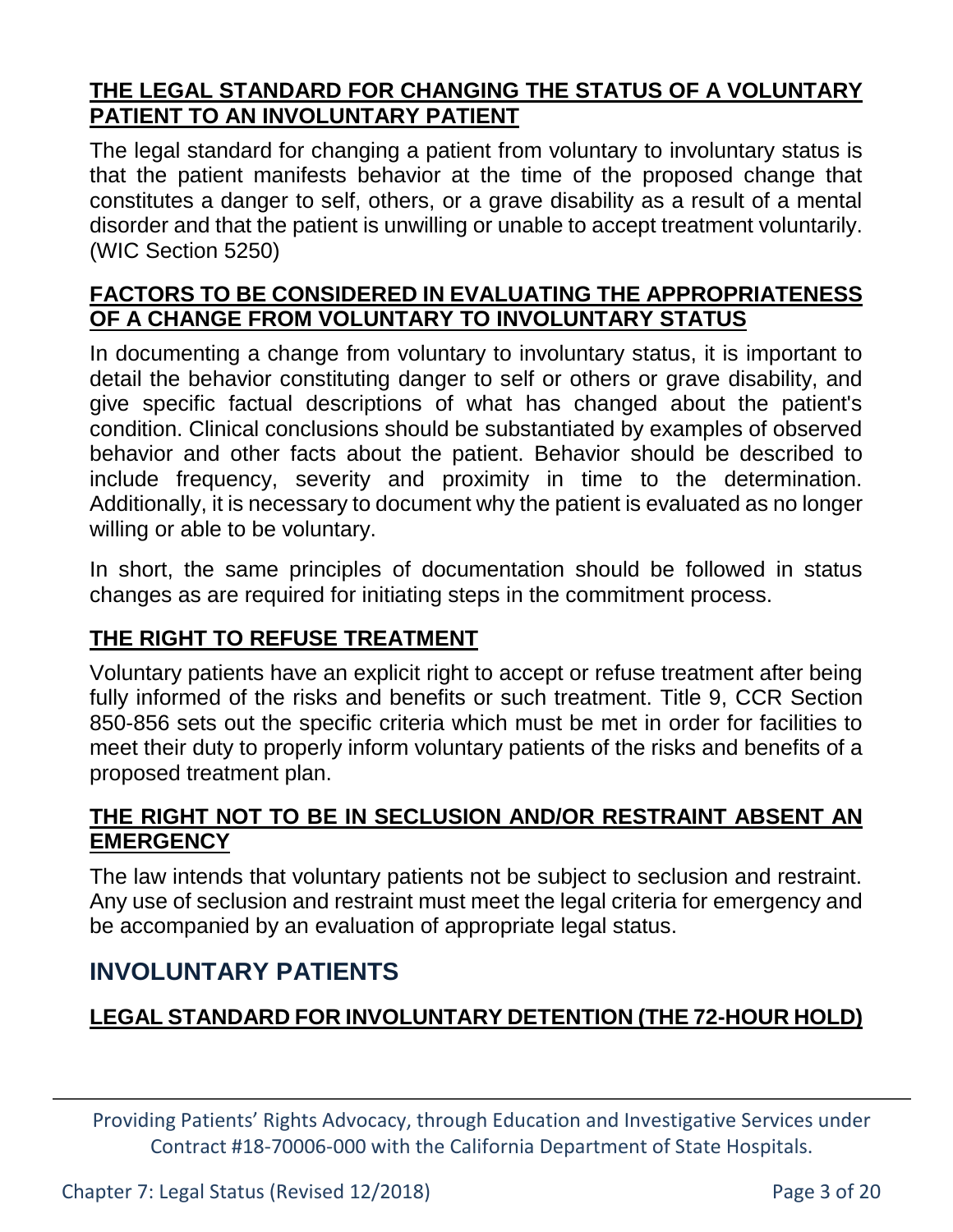The person who takes an individual into custody under WIC Section 5150 can be a peace officer, member of the hospital staff, a member of a "mobile crisis team", or any professional person designated by the county's board of supervisors. Only designated personnel may initiate 5150 proceedings.

## **PROBABLE CAUSE**

A person may be involuntarily detained only if there is probable cause to believe that, as a result of a mental disorder, the person is a danger to self, danger to others or gravely disabled. Such persons may be detained involuntarily for psychiatric evaluation and/or treatment. If there is no probable cause at the outset, the detention is invalid under statute. (WIC Section 5150).

An appellate court has defined "probable cause" pursuant to WIC Section 5150 as follows:

"To constitute probable cause to detain a person pursuant to WIC Section 5150, a state of facts must be known that would lead a person of ordinary care and prudence to believe, or to entertain a strong suspicion, that the person detained is mentally disordered and is a danger to himself or to others or is gravely disabled."

"In justifying a particular detention, the officer must be able to point to specific and articulable facts which, taken together with rational inferences from those facts, reasonably warrant his belief or suspicion." (People v. Triplett, 144 Cal. App. 3d 283 (1983))

For people signing a 5150 application, the most important phrase in the definition above is "specific articulable facts." What is required on the 5150 application are factual accounts of the action and behaviors of the person, or statements the person makes, that indicate a mental disorder which impedes the ability to provide food, clothing, and shelter or which implies immediate dangerousness to self or others.

## **MENTAL DISORDER**

An equally important concept in commitment law is the link between condition and behavior. In order to be detained under WIC Section 5150, the person must be, "as a result of" a mental disorder, a danger to self or others or gravely disabled. Danger to self or others without a mental disorder does not meet the standard. Likewise, inability to provide food, clothing and shelter without a mental disorder is not enough. Further, there must be an articulable connection between the mental disorder and dangerousness and the inability to provide for oneself.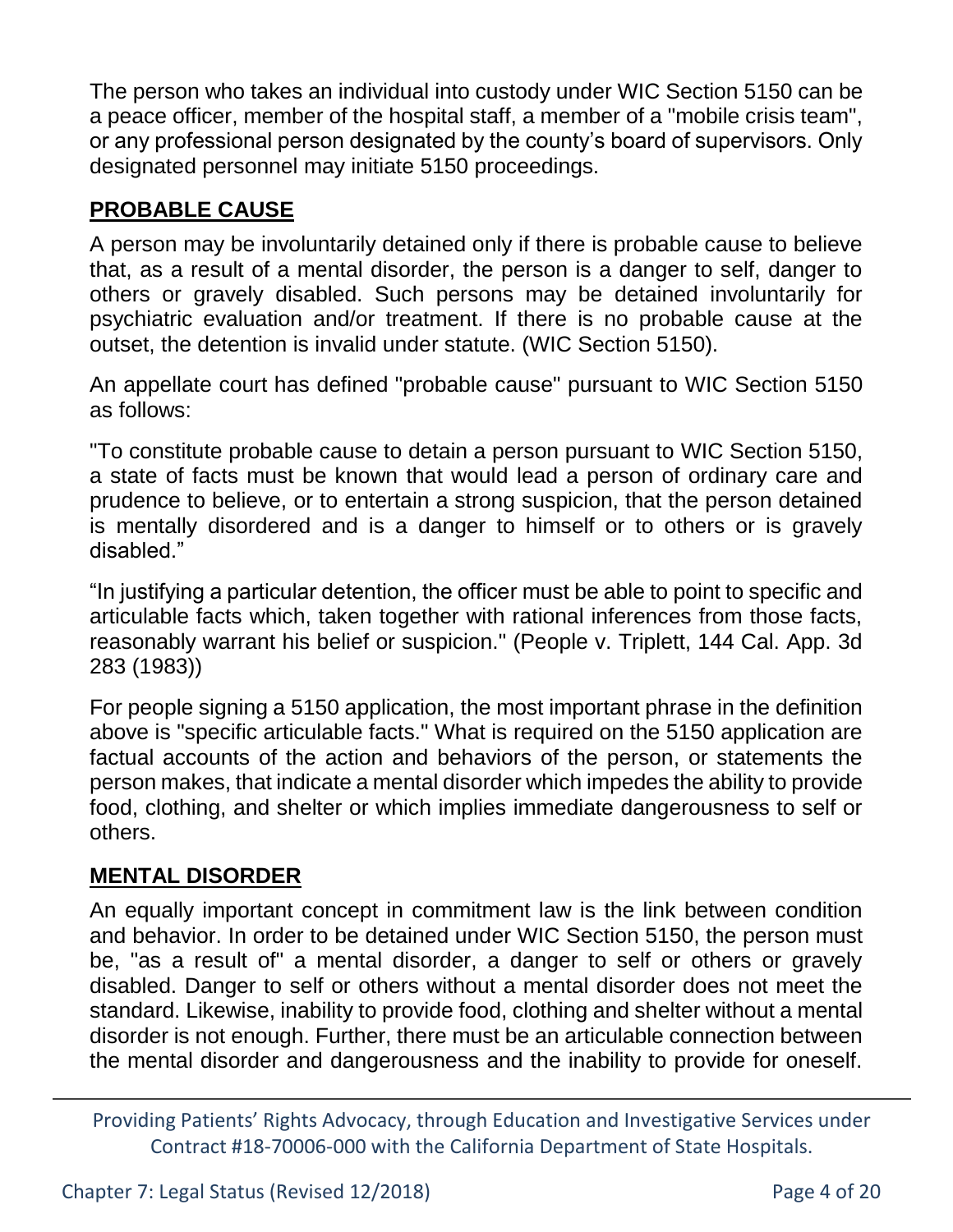For example, a mental health client may find themselves unable to provide for food, clothing and shelter for reasons unrelated to their mental disorder, such as the loss of a job, recent divorce, etc.

### **DANGER TO SELF**

This criteria may be either a deliberate intention to injure oneself (i.e. overdose) or a disregard of personal safety to the point where injury is imminent (i.e. wandering about in heavy traffic). The danger must be present, immediate, substantial, physical, and demonstrable.

Documentation should include some or all of the following:

- Words or action showing intent to commit suicide or bodily harm.
- Words or actions indicating gross disregard for personal safety.
- Words or action indicating a specific plan for suicide.
- Means available to carry out suicide plan (i.e. pills, firearms present or available).

### **DANGER TO OTHERS**

Danger to others should be based on words or actions that indicate the person in question either intends to cause harm to a particular individual or intends to engage in dangerous acts with gross disregard for the safety of others.

Documentation should include some or all of the following:

- Threats against particular individuals.
- Attempts to harm certain individuals.
- Means available to carry out threats or to repeat attempts? (i.e. firearms, or other weapons).
- Expressed intention or attempts to engage in dangerous activity.

## **GRAVE DISABILITY**

The LPS Act defines gravely disabled as "a condition in which a person, as a result of a mental disorder, is unable to provide for his or her basic personal needs for food, clothing or shelter."

The person must be unable to provide for basic personal needs as a result of a mental disorder. Mere inability to provide for needs is not sufficient. Nor is refusal

Providing Patients' Rights Advocacy, through Education and Investigative Services under Contract #18-70006-000 with the California Department of State Hospitals.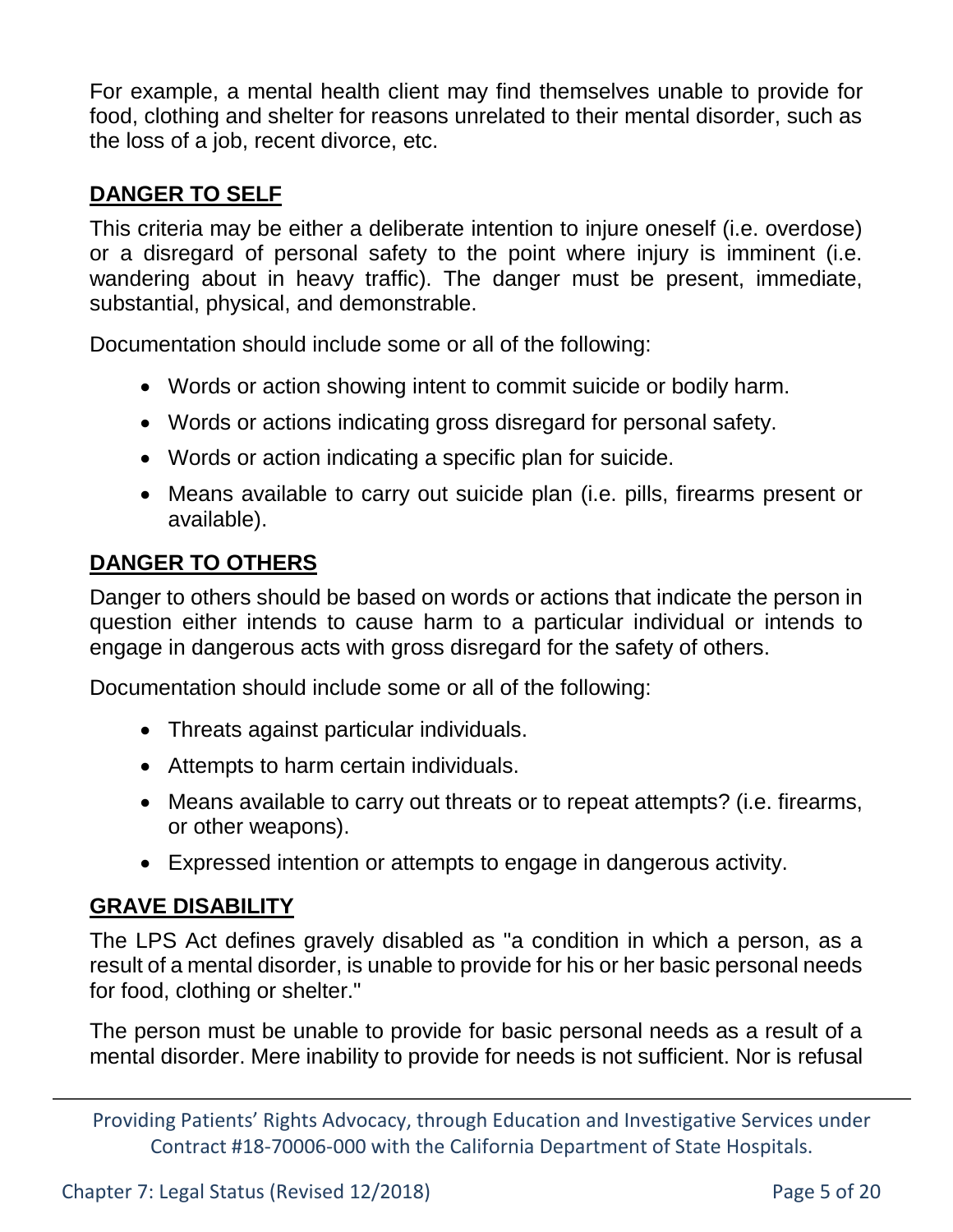of treatment evidence of grave disability. Note also that, regardless of the person's past, the question is whether they are presently gravely disabled. Furthermore, even if a person cannot take care of his/her basic personal needs by himself/herself, he/she is not gravely disabled if family members or others are willing to help him/her and if, with their help, he/she can take care of his/her needs.

Documentation should include some or all of the following:

- Signs of malnourishment or dehydration.
- Inability to articulate a plan for obtaining food.
- No food available in the house or at hand if not in a house.
- Irrational beliefs about food that is available (i.e. it's poisoned, inedible, etc.)
- Destruction or giving away of clothing to the point where the person cannot clothe themselves.
- Inability to formulate a reasonable plan to obtain shelter.

# **ADVISEMENTS**

## **ADVISEMENT AT DETENTION**

At the time the person is first taken into custody, the officer must orally, in a language or modality accessible to the person, explain to the person why he is being taken into custody, that he is not under arrest, but that he will be taken in for a mental examination. If the person is detained at home, he must be told that he can bring a few personal items subject to approval and that he may make a phone call and/or leave a note to tell family or friends where he has been taken. If the person cannot understand an oral advisement, the information must be provided in writing. (WIC Section 5150(g))

## **ADVISEMENT OF LEGAL STATUS**

Notice of legal status at the time of admission must be given both orally and in writing in a language or modality accessible to the person. It must set forth the reasons for detention and advise him/her of his/her right to an attorney (free, if he/she is unable to pay), to an interpreter, and to an automatic hearing before a judge if he/she is to be held longer than 72 hours. The person's chart must include documentation of the notice. If notice is not completed, the documentation must state a "good cause" why it was not completed. (WIC Section 5150).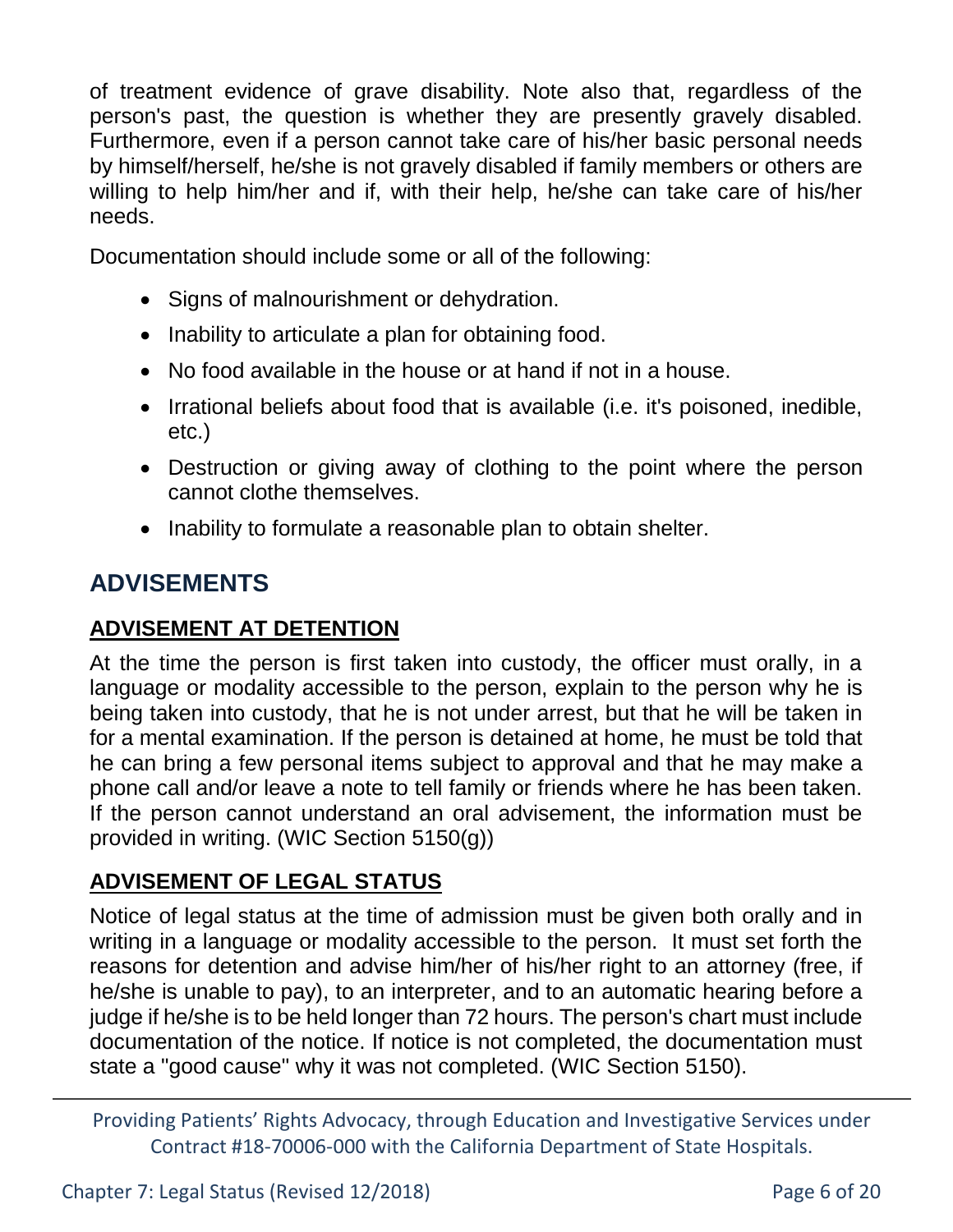### **MEDICATION INFORMATION**

Patients detained for evaluation and treatment, who are receiving medications must be given, as soon as possible after detention, written and oral information about the probable effects and possible side effects of the medication including:

- The nature of the mental illness, or behavior, that is the reason the medication is being given or recommended;
- The likelihood of improving or not improving without medications.
- Reasonable alternative treatments available.
- The name and type, frequency, amount, and method of dispensing the medications, and the probable length of time medications will be taken.

### **PATIENTS' RIGHTS HANDBOOK**

Upon admission to a facility each patient must immediately be given a copy of a patients' rights handbook. (WIC Section 5325(i))

### **LEGAL STANDARDS FOR CONTINUED INVOLUNTARY TREATMENT (14 - DAY HOLD)**

If the facility clinicians conclude that the person is in need of additional treatment beyond the 72 hours, they may certify the person for an additional 14 days of treatment but only if the person has first been offered voluntary treatment and has refused it. The requirement that the person be given the option of voluntary treatment continues through all later stages of the involuntary detention. (WIC Section 5250(c))

### **TIMING OF CERTIFICATION**

The client may be certified on or before the expiration of the 72 - hour hold. (The 72-hour hold is computed in terms of hours rather than days). The client may also be certified during an intervening period of voluntariness that occurs after the 72 hour hold. WIC Sections 5152, 5172).

## **CERTIFICATION FORM**

### **AUTHORIZED PERSONS**

For a person to be certified, the notice of certification must be signed by two people. The first person must be the professional person, or his/her designee, in charge of the facility providing evaluation services. The designee must be a physician or licensed psychologist with a psychology doctorate and five years

Providing Patients' Rights Advocacy, through Education and Investigative Services under Contract #18-70006-000 with the California Department of State Hospitals.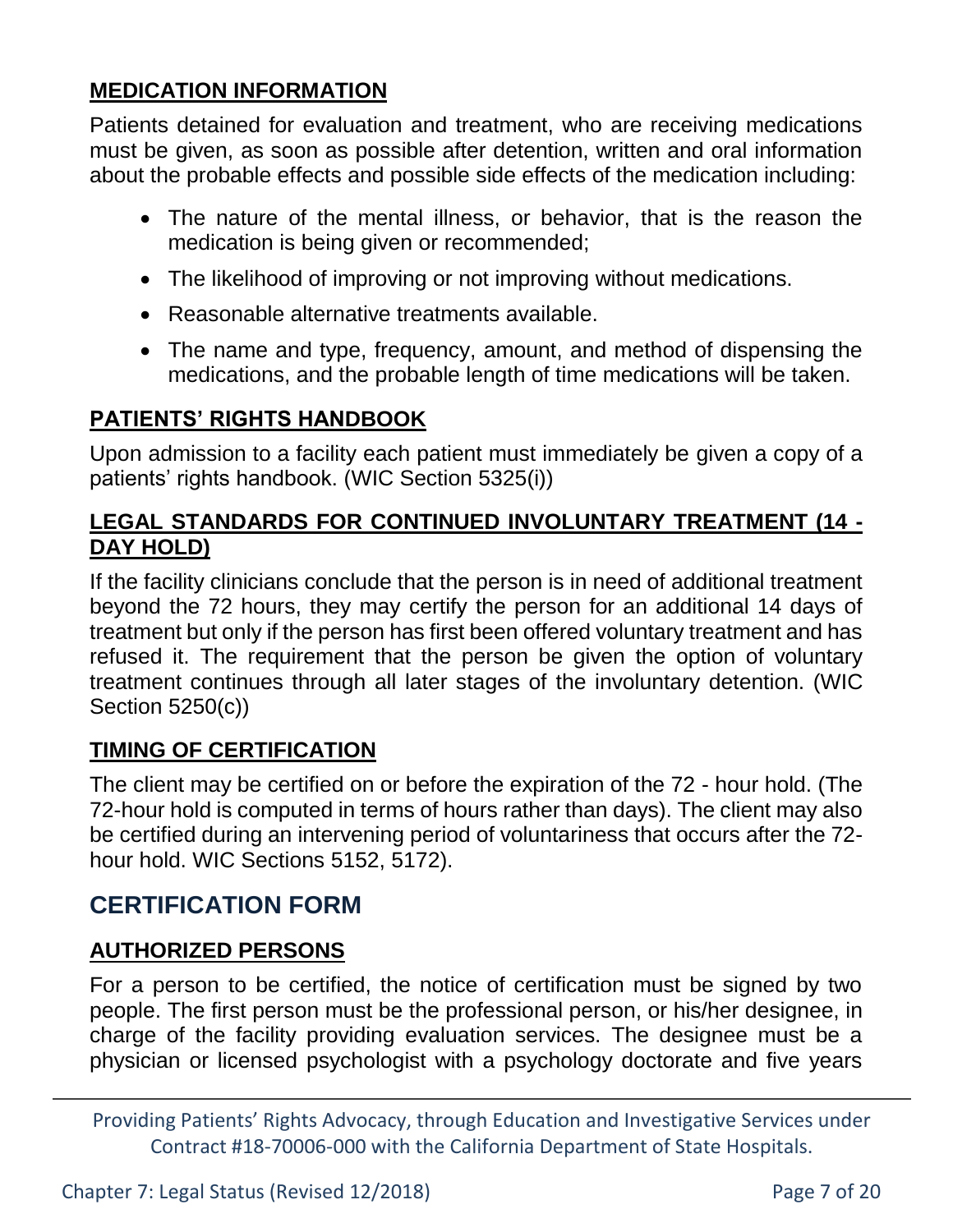postgraduate experience in mental health. The second person must be person must be a physician or psychologist who participated in the patient's evaluation. If the first person who signed also performed the evaluation, then the second person may be another physician or psychologist, unless one is unavailable, in which case a licensed clinical social worker, licensed marriage and family therapist, licensed professional clinical counselor, or registered nurse who participated in the evaluation shall sign (WIC Section 5251).

### **CONTENT**

The notice of certification must state the factual basis for the 14-day hold. The factual basis must be specific and list observed behaviors which lead the facility to determine that the person is gravely disabled, or a danger to self or others, as a result of a mental disorder. Conclusory statements (e.g., "lacks insight and judgment") are insufficient and do not meet the statutory or constitutional notice requirements. (WIC Section 5252).

## **NOTICE OF CERTIFICATION**

### **PATIENT**

The patient must be personally served with a copy of the completed Notice of Certification at the time it is issued. (WIC Code Section 5253)

Whomever delivers the Notice of Certification to the patient shall inform him/her of his/her rights relating to certification. (WIC Section 5254 and 5254.1)

### **FAMILY**

Reasonable attempts shall be made by the mental health facility to notify family members or any other person designated by the patient, of the time and place of the certification hearing, unless the patient requests that this information not be provided. The facility must obtain the patient's consent in order to notify family or other designees of the hearing or any other confidential information. (WIC Section 5256.4(c); see also Section 5328, et. seq.)

#### **RELEASE**

As with the 72-hour hold, the psychiatrist directly responsible for treatment has the option of releasing the individual before the 14 days are up. (WIC Section 5257).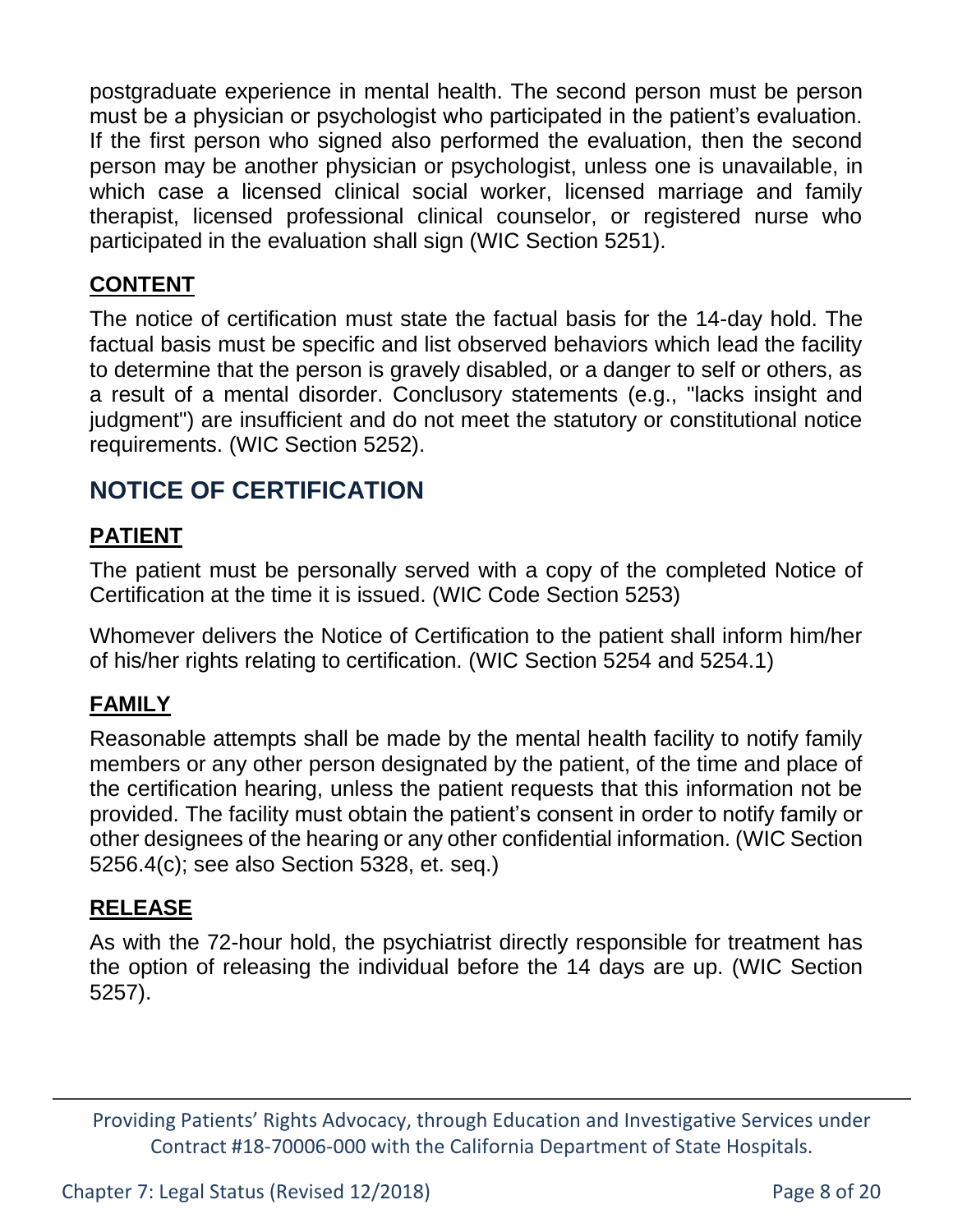## **DUE PROCESS RIGHTS DURING 14-DAY CERTIFICATION**

### **CERTIFICATION REVIEW HEARING**

Within the first four days of the 14-day hold, a hearing must be conducted before a hearing officer to determine whether adequate legal grounds exist for continued detention. The hearing is called a "certification review" hearing. It is not the same as a habeas corpus hearing. In some counties, Patients' Rights Advocates represent clients in certification review hearings. In other counties, public defenders, court appointed counsel or private attorneys provide representation.

The hearing officer at the certification review hearing cannot be an employee of the county mental health program or of a facility designated for 72 hour holds. The individual has the right to be present at the hearing, to be represented by an attorney or advocate and to present evidence. In addition, the individual has the right to cross-examine witnesses, to make reasonable requests that the staff members be present as witnesses, to have the hearing officer informed of the fact that the individual is receiving medication and the possible effect of the medication on his/her behavior at the hearing, and to have family members or friends notified (or, if the client prefers, not notified) of the hearing. (WIC Sections 5256.1, 5256.4)

### **HABEAS CORPUS / JUDICIAL REVIEW**

A client has recourse to state court at any point during his detention to contest the legality of his confinement by means of a "habeas corpus" or writ hearing. There is both a constitutional right to habeas corpus during each period of detention, as well as statutory right when detained under WIC Sections 5250, 5260 or 5270.10 (WIC Section 5275)

The care provider must forward all habeas corpus requests to the state court. At any time during the first 14-day certification period, the person may request release by presenting his/her request to any member of the staff or to the person who delivered to him his notice of certification. The staff member must then forward the request for release to the director of the facility or his/her designee, who in turn must then "as soon as possible" inform the superior court of the request. Intentional failure to do so is a misdemeanor. If a patient asks to file a petition for a writ of habeas corpus, hospital staff must assist the patient, and may not deny the right to file it on the grounds that a certification review hearing is pending. (WIC Section 5275)

Providing Patients' Rights Advocacy, through Education and Investigative Services under Contract #18-70006-000 with the California Department of State Hospitals.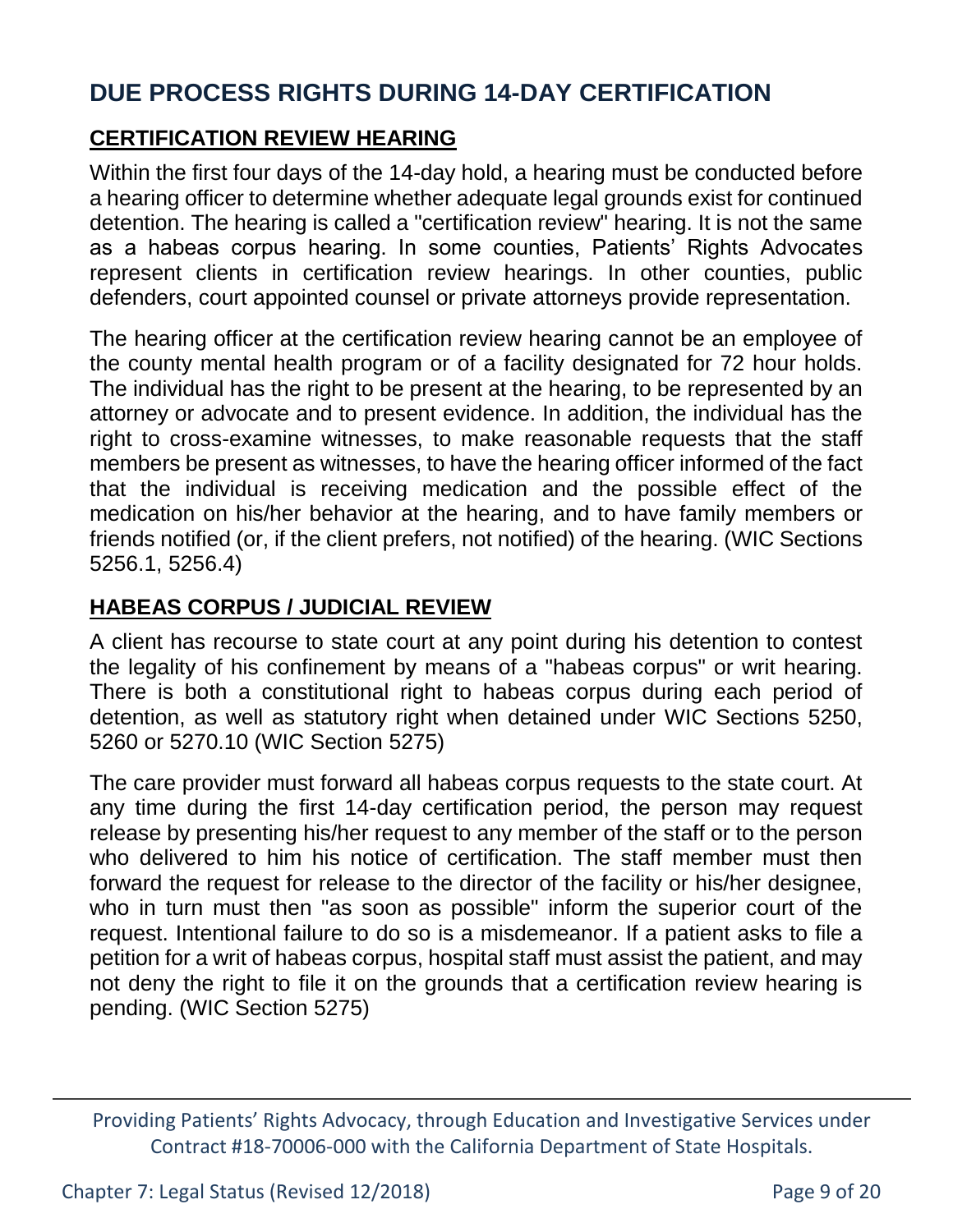A state superior court judge must hold a hearing within two judicial days of filing of the habeas corpus petition. The judge must decide whether there is probable cause to believe that the patient is gravely disabled, a danger to self or others. The client has the right to be represented by an attorney. If the client cannot afford an attorney, the public defender will represent him without cost. While judicial review is pending, the individual may not be transferred out of the county. (WIC Section 5276).

#### **AMENDMENT OF CERTIFICATION**

If the professional staff of a designated facility has analyzed a certified person's condition and has found the person is, as a result of mental disorder or impairment by chronic alcoholism, certifiable on one or more additional legal grounds (grave disability and/or a danger to self or others) for which he/she was not originally certified, two professional staff, who meet the same requirements specified in WIC Section 5251, may amend the certification.

The amended form shall include the amended ground(s), the date of the amendment, dated signatures of the certifying staff members and the starting date of the original certification. In no case shall the 14-day hold endure longer than 14 days from the start date of the original certification.

The patient must be advised of the amendment to the certification and documentation of the advisement entered into the medical record. If the amendment is made before the certification review hearing, the patient and the Patients' Rights Advocate must be notified of this amendment as soon as possible but no later than one hour prior to the certification review hearing.

## **LONGER-TERM HOLDS**

### **ADDITIONAL CERTIFICATION**

A limited number of counties, by resolution of their board of supervisors, have adopted an additional commitment status for use following the 14-day certification. Upon completion of the 14-day period of intensive treatment, a patient may be certified for an additional period of not more than 30 days of intensive treatment if the person remains gravely disabled and remains unwilling or unable to accept voluntary treatment voluntarily. The second certification is initiated in a manner consistent with 5250 procedures; the patient is entitled to a second certification review hearing and/or judicial review of the additional certification. The person's condition shall be analyzed at intervals, not to exceed

Providing Patients' Rights Advocacy, through Education and Investigative Services under Contract #18-70006-000 with the California Department of State Hospitals.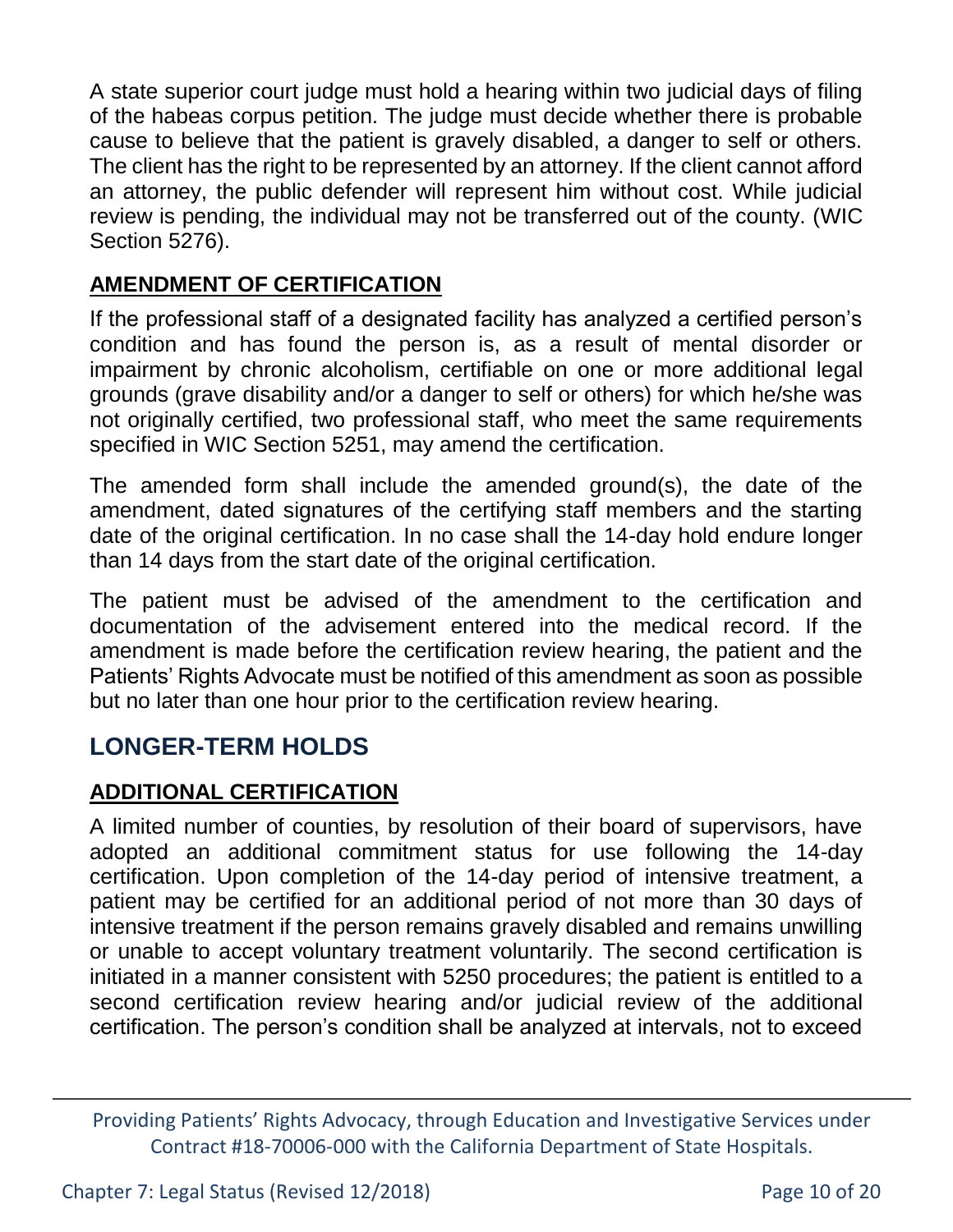ten days to determine if the person meets criteria for certification. If the person does not meet the criteria, he/she must be released. (WIC Section 5275)

# **ADDITIONAL INTENSIVE TREATMENT OF SUICIDAL PERSONS**

If the individual is a "danger to himself/herself," he/she can be held for a second 14-day period, but no longer. Thus, a person judged a danger to himself can be held for a 72 hour hold, followed by 14 days of certification and 14 more days of re-certification -31 days in all. After that, he/she must be released (unless he/she is reclassified as a danger to others or gravely disabled). (WIC Section 5264)

Re-certification requires a second notice of certification. (WIC Section 5261) "Danger to self" is carefully defined for purposes of re-certification: the individual must have "threatened or attempted to take his own life" either during the present detention or as part of the events bringing about the detention. He/she must continue to "present an imminent threat of taking his/her own life." Again, the individual must have been advised of, but not accepted, voluntary treatment. (WIC Section 5260).

### **POST-CERTIFICATION**

If an individual is a danger to others, he/she can be held for an additional 180 day post-certification period. Thus, a person judged a danger to others can be held for the initial 72-hour hold, followed by 14 days of certification, followed by 180-day renewable periods of post-certification. (WIC 5300 et seq.)

The decision to commit a person for post-certification treatment must be made by a court with the assistance of a court-appointed psychiatrist or psychologist. The patient has a right to be represented by an attorney and to demand a trial by jury. If he/she cannot afford an attorney, the public defender will represent him/her. The court hearing must take place within 4 working days after the petition is filed, or within ten days if a jury trial is requested. In order to certify the person, the jury verdict must be unanimous. If no decision is made within 30 days of the filing of the petition, the person must be released. (WIC Sections 5302, 5303, 5303.1).

## **CONSERVATORSHIP**

An LPS conservatorship of the person is a legal relationship in which a person appointed by the court to serve as conservator acts in the interests of a "gravely disabled" individual to ensure that the basic needs for food, clothing and shelter are met, and if authorized, that the individual receive adequate medical and psychiatric care and treatment.

Providing Patients' Rights Advocacy, through Education and Investigative Services under Contract #18-70006-000 with the California Department of State Hospitals.

Chapter 7: Legal Status (Revised 12/2018) Page 11 of 20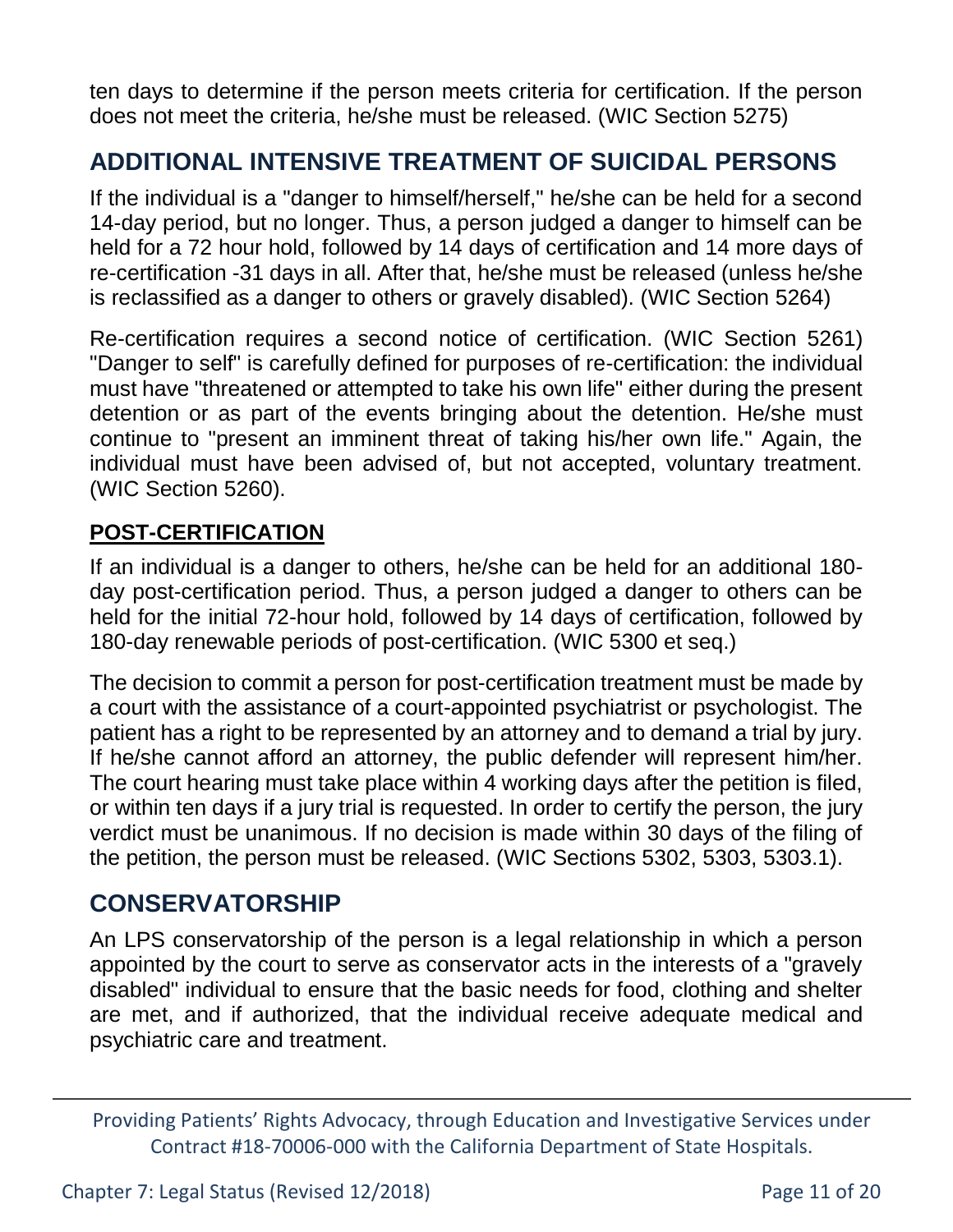If the individual is "gravely disabled," he/she can be placed on a temporary conservatorship for 30 days, followed by a permanent conservatorship for renewable one-year periods. (WIC Section 5352.1).

#### **LEGAL STANDARD:**

- An adult may be referred for conservatorship if, due to a mental disorder or chronic alcoholism, he/she cannot provide for basic personal needs such as food, clothing or shelter. (WIC Section 5350).
- A minor may also be referred for conservatorship, if, as a result of a mental disorder, he/she is unable to use the elements of life that are essential to health, safety and development, including food, clothing and shelter, even though provided to him/her by others. (WIC Sections 5350, 5585.25)

A conservatorship of the estate (probate) may also be appointed by the court. Often it is the same person is appointed as conservator of the person and of the estate. The conservator of the estate is empowered by the court to handle the conservatee's property and income, pay bills, etc. If a conservator of the estate is not appointed, then the conservatee retains the full rights regarding property and income management.

## **TEMPORARY CONSERVATORSHIP**

Temporary conservatorship may be initiated by petition to the court without a hearing. Neither the petitioner, the proposed conservatee nor his/her representative must appear in court prior to the establishment of a temporary conservatorship.

Each county has an officer providing conservatorship investigation or other county officer or employee designated by the county to act as the temporary conservator. If the officer providing conservatorship investigation or other county officer or employee petitions, the court may establish a temporary conservatorship for a period not to exceed 30 days based on the report filed by the county conservatorship investigator or an affidavit filed by the person's physician. If the court is satisfied that the necessity for a temporary conservatorship has been shown, the patient will be placed on temporary conservatorship.

No person who investigates or administers the conservatorship may have a financial interest in the facility where the conservatee is placed. The investigation

Providing Patients' Rights Advocacy, through Education and Investigative Services under Contract #18-70006-000 with the California Department of State Hospitals.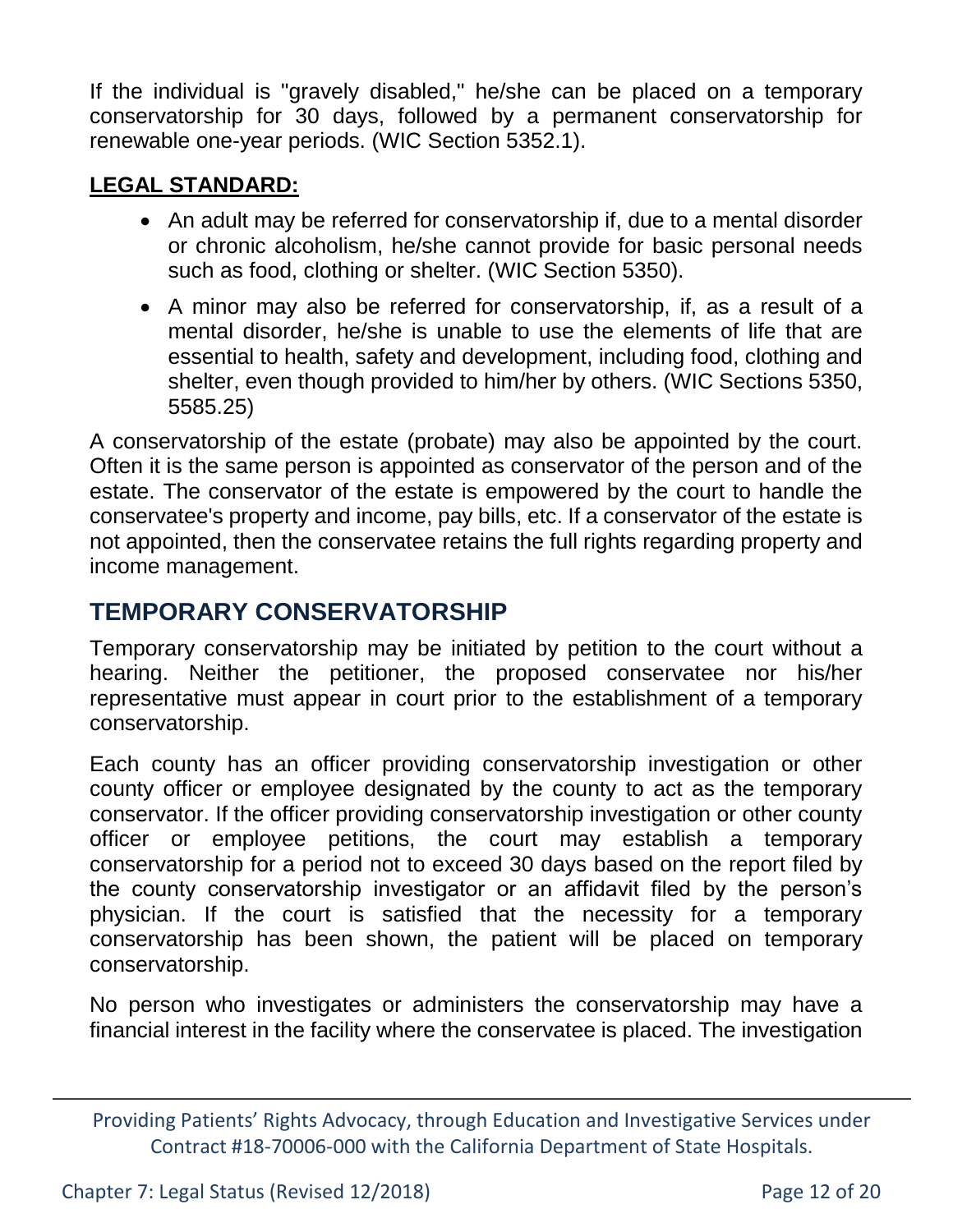and administration must be completely independent of any person or agency who might provide mental health treatment for the conservatee. (WIC Section 5371).

### **DUTIES OF THE TEMPORARY CONSERVATOR**

The temporary conservator is responsible for ensuring that arrangements are made to provide the conservatee with food, clothing and shelter during the period they are under temporary conservatorship. The conservator may require the conservatee be placed in a psychiatric hospital facility against his/her will. Should this occur, the conservatee has the right to request release by writ of habeas corpus.

In addition, the temporary conservator must take "all reasonable steps to preserve the status quo concerning the conservatee's previous place of residence." Thus, the temporary conservator cannot sell or dispose of the conservatee's property, either land or personal property, without specific court approval. (WIC Section 5353)

Temporary conservators may not consent for medications for the temporary conservatee without a specific determination by the court that the conservatee is incapable of making rational decisions about medical treatment related to his or her own grave disability, that is, lacks the mental capacity to rationally understand the nature of the medical problem, the proposed treatment, and the attendant risks. (K. G. v. Meredith, 204 Cal.App.4th 164).

## **EXPIRATION OF THE TEMPORARY CONSERVATORSHIP**

By the 30th day of the temporary conservatorship, one of three things must happen:

- The conservatee may be released from the mental health system;
- The conservatee may volunteer for treatment; or
- The conservatee may be recommended for permanent conservatorship by the temporary conservator.

Note: If the temporary conservatee demands bench or jury trial to challenge the permanent conservatorship, the court may extend the temporary conservatorship until the date of the trial, but in no event longer than six months. (WIC Section 5352.1)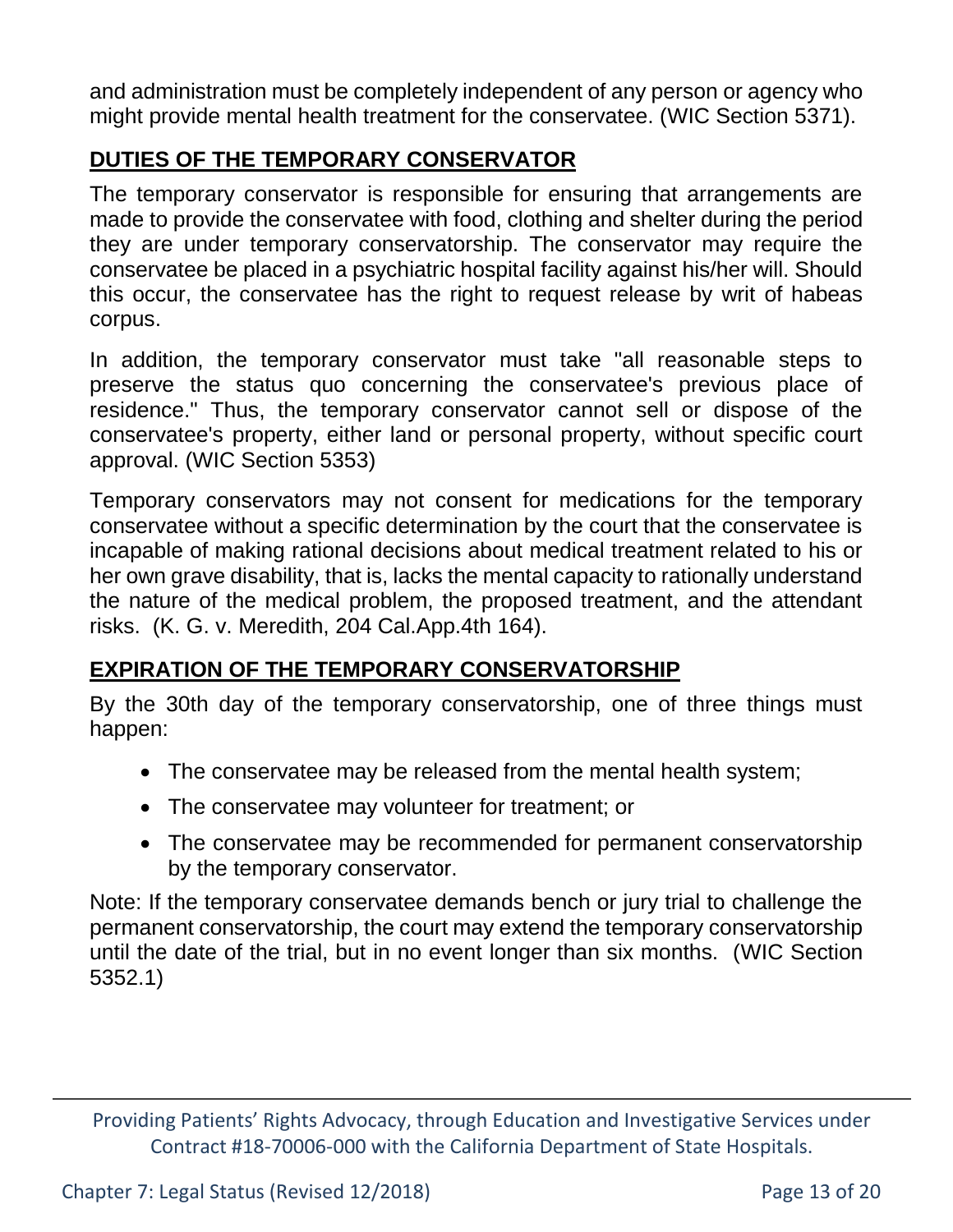## **PERMANENT CONSERVATORSHIP**

A permanent conservatorship lasts up to 12 months and is renewable every 12 months. In recommending permanent conservatorship, the conservatorship investigator must designate the person or agency determined to be the most suitable to act as the conservator. Consideration will be given to a friend, family member or public official.

#### **RIGHT TO BE REPRESENTED BY AN ATTORNEY**

If the person is unable or does not desire to retain an attorney, one will be appointed for him/her by the court to represent him/her at the hearing. The hearing must be held within 30 days of the date of the petition for conservatorship. (WIC Section 5365)

#### **RIGHT TO JURY TRIAL**

Before being placed on a conservatorship, an individual has the right to a judicial hearing to determine whether the individual is "gravely disabled." Grave disability must be proven beyond a reasonable doubt. The hearing must be conducted before a jury if the person so requests. In addition, the powers (scope of authority) of the conservator will also be determined at the hearing. (WIC Section 5350(d)).

### **REESTABLISHMENT AT 1 YEAR PERIODS**

The "permanent" conservatorship terminates automatically at the end of one year. It may be reestablished or "renewed" for another year only upon filing of a new petition. The conservatee may challenge the reestablishment of the conservatorship and the conservatee has the same rights at the reestablishment that the/she had at the initial establishment of the conservatorship. The standard of proof required at the reestablishment hearing or trial is the same as at the initial establishment of conservatorship: the state must prove beyond a reasonable doubt that the person is gravely disabled and in need of appointment of an LPS conservator. The conservatee may also petition the court for a re-hearing on his/her status at any time and, thereafter, once every six months. The burden at a re-hearing is on the conservatee, however, to prove by a preponderance of the evidence that he/she is not gravely disabled. In addition, the conservatee may petition the court to challenge the rights denied the conservatee or the powers of the conservator. (WIC Sections 5358.3, 5364)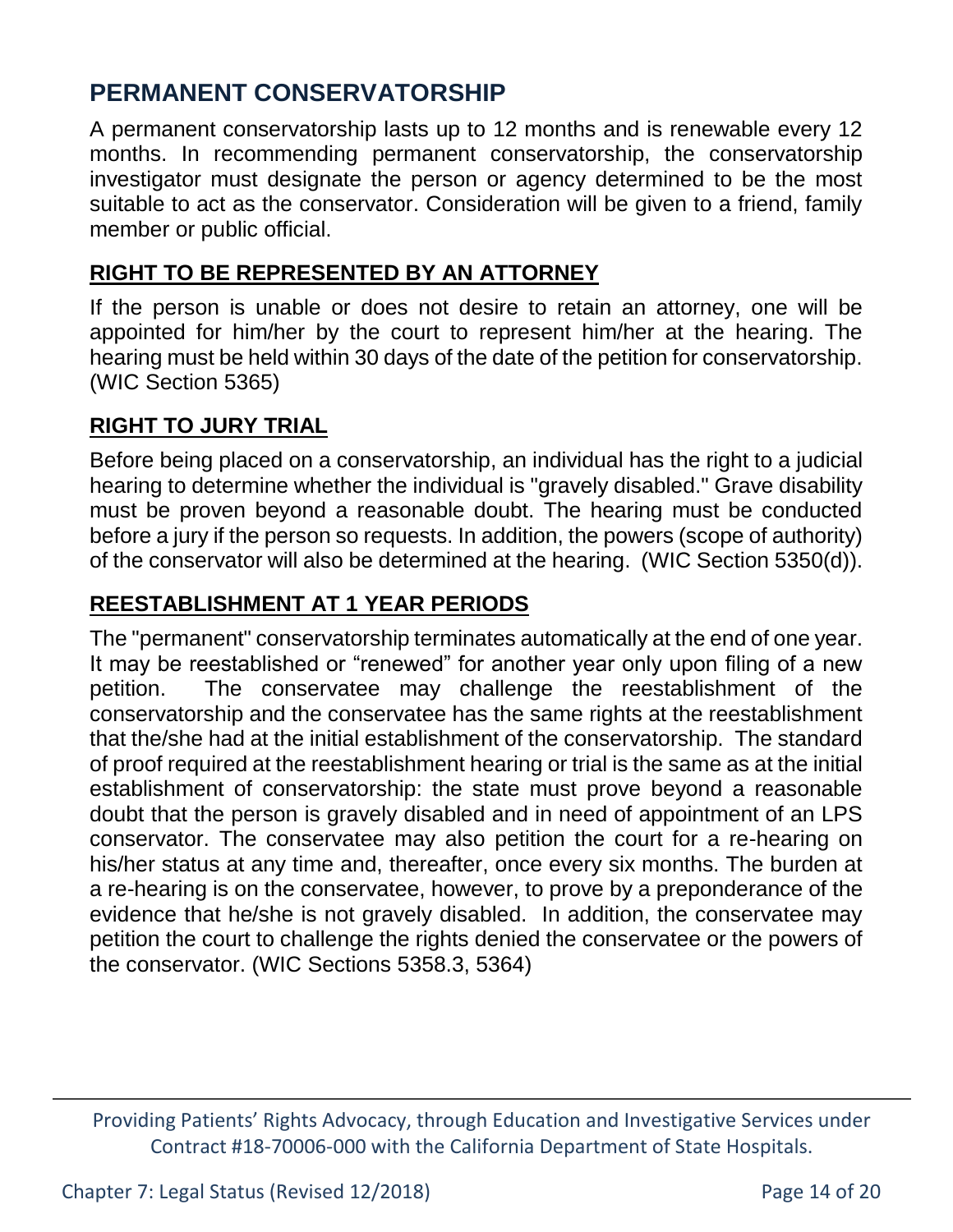### **TERMINATION OF CONSERVATORSHIP**

At any time after establishment of conservatorship, if it is determined through progress under the treatment plan that the conservatee is no longer gravely disabled, the court is to be notified and the conservatorship terminated. Conservatorship is automatically terminated after one year unless reestablishment through another petition for hearing prior to termination. (WIC Section 5352.6, 5361)

## **CONSERVATEE'S RIGHTS**

Conservatees retain all the rights provided to mental patients under Cal. Welf & Inst. Code Section 5325. (WIC Section 5325(i)). They must also be notified of these rights at admission to a psychiatric facility and be given a copy of the "Patients' Rights Handbook". This notification must be documented in the patient's record. (WIC Sections 5325(i), 5357).

Patients' rights may not be waived or denied by the conservator. (WIC Section 5325(i)) A conservatee may lose certain basic rights only if the court so orders. Once a person is placed under conservatorship, the court will usually order that he/she loses the right to refuse or consent to treatment related specifically to his/her being gravely disabled. The court may also order that he/she lose some or all of the following rights and privileges, but must do so specifically:

- the right to refuse or consent to other routine medical treatment unrelated to remedying or preventing the recurrence of grave disability;
- $\bullet$  the right to enter into contracts;
- the privilege of possessing a driver's license; and
- the right to vote.

The conservatee loses only those rights that a court specifically enumerates. Unless the court has specifically deprived the conservatee of a right, the conservatee is presumed to be legally competent to act for himself/herself in that area.

Finally, all conservatees have the right to an individualized treatment plan, discussed in 'Conservator's powers and duties' section below.

(WIC Sections 5325(i), 5357).

Providing Patients' Rights Advocacy, through Education and Investigative Services under Contract #18-70006-000 with the California Department of State Hospitals.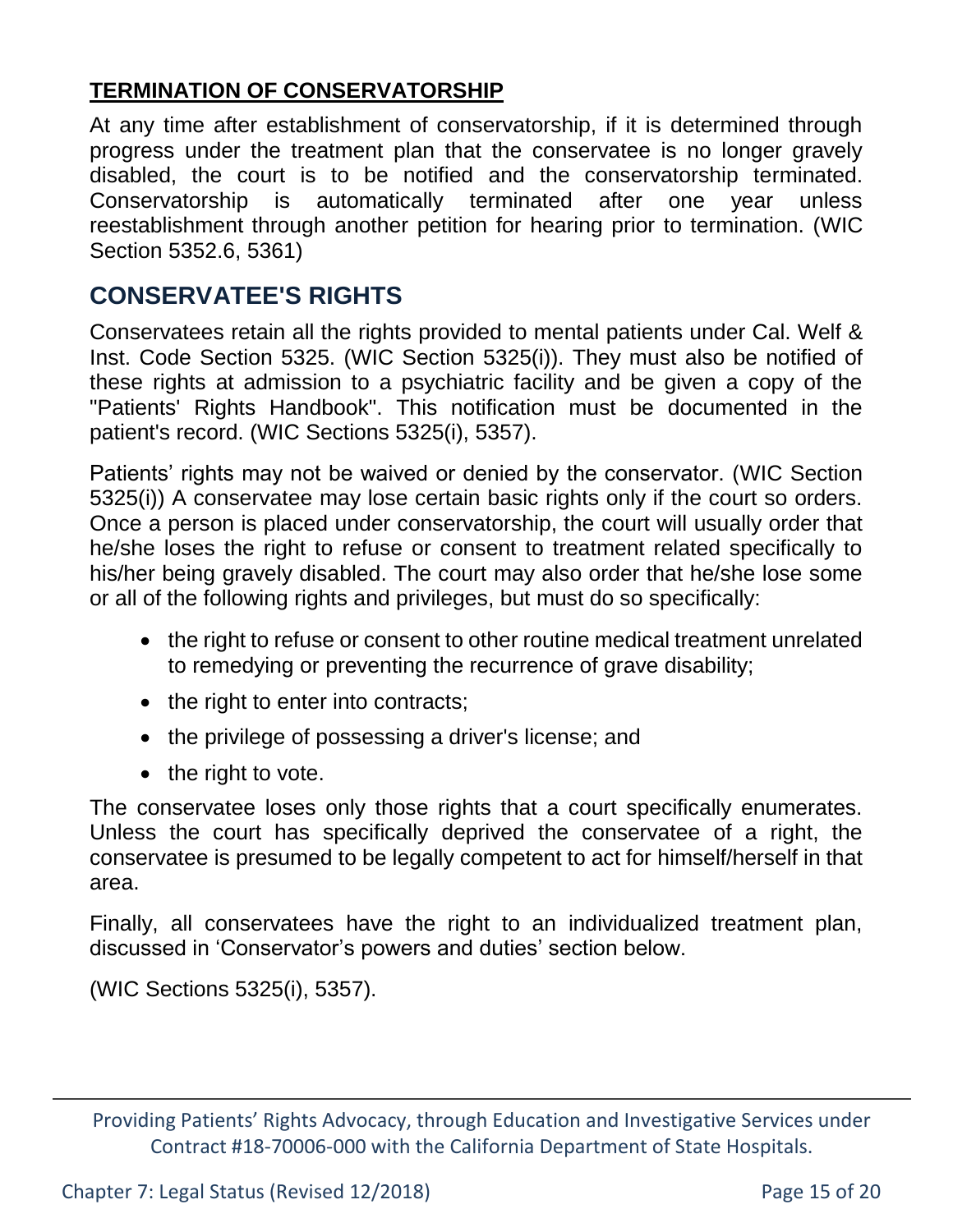## **CONSERVATOR'S POWERS AND DUTIES**

Conservators have only those powers granted to them by the court under the written conservatorship order. In addition, the law requires that, to the extent the conservator is authorized to place the conservatee, that placement must be the least restrictive alternative and that first priority be given to a facility as close as possible to the conservatee's home. Any change in placement of the conservatee to a more restrictive setting than the court determined placement must be reported to the court, the conservatee's attorney, the Patients' Rights Advocate and others designated by the court. (WIC Section 5358).

"[A]ny surrogate...ought to be guided in his or her decisions first by his or her knowledge of the patients' own desires and feelings, to the extent that they were expressed before the patient became incompetent. If it is not possible to ascertain the choice the patient would have made, the surrogate ought to be guided in his or her decision by the patient's best interests" Barber v. Superior Court, supra, 147 Cal. App. 3d 1006, 1021 (1983).

Under California law, the legal incompetence of a person identified as mentally disabled (e.g., a conservatee) does not result in the loss of this important decision-making right, but merely its transfer and vicarious exercise. See e.g., Conservatorship of Valerie N., 40 Cal. 3d 143 (1985); Foy v. Greenblott, 141 Cal. App. 3d 1(1983); In re Hop, 29 Cal. 3d 82 (1981).

For persons who have been adjudicated incompetent and are subject to LPS detentions in excess of 14 days, substituted judgment is required. Substituted judgment attempts to reflect, as closely as possible, the individual preferences or wishes of the patient. See generally J. Parry, A Unified Theory of Substituted Consent: Incompetent Patients' Right to Individualized Health Care Decisionmaking (1987) 11 Ment. & Phys. Disab. L. Rep. (MPDLR) 378, 381.

The conservator or other court-appointed surrogate decision-maker must be guided by the individual's wishes and desires regarding medication. In the absence of any clear evidence of the person's wishes regarding drug treatment, the decision whether or not to medicate should be based on the patient's best interest. "Best interest" is not a narrow examination of medical concerns, but encompasses a broad examination of moral, religious, cultural, medical, psychological and legal concerns expressed as much as possible from the patient's point of view. See Parry above.

A conservator does not have the authority to order medical treatment that the court did not approve at the time it established the conservatorship. If the

Providing Patients' Rights Advocacy, through Education and Investigative Services under Contract #18-70006-000 with the California Department of State Hospitals.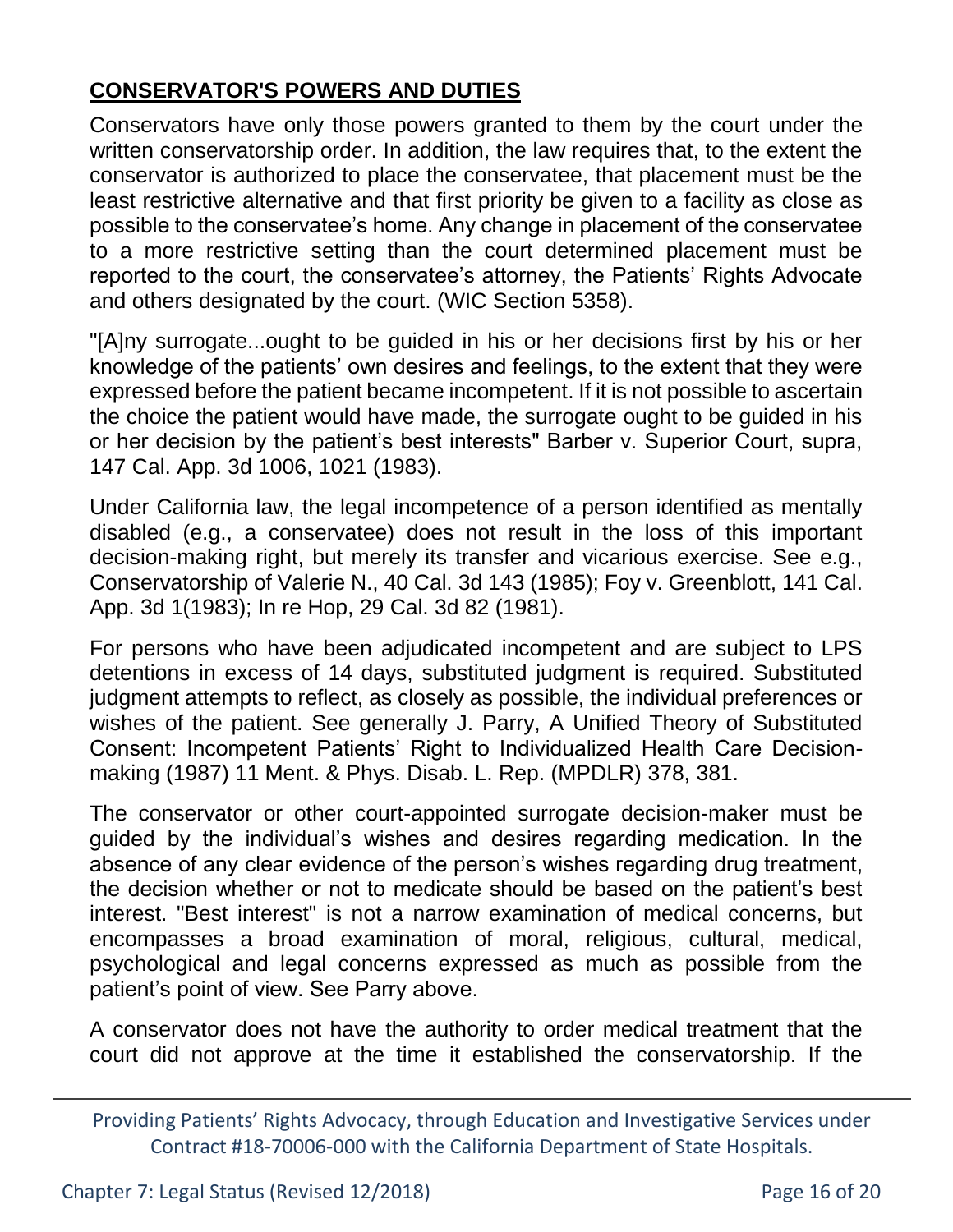conservator feels the conservatee requires medical treatment that the court has not specifically approved, he/she must go back to court and obtain a court order. The only exception to this rule is an emergency in which loss of life or serious bodily injury would result. The conservatee, if he or she chooses to contest the request for a court order, may petition the court for hearing which shall be held prior to granting the order. (WIC Section 5358.2)

In making decisions concerning the finances of the conservatee, the conservator must exercise ordinary care and diligence determined by all the circumstances of the particular estate. (California Probate Code Section 2401)

Within ten days after the conservatorship of the person has been established there shall be an individualized treatment plan developed. The plan shall specify goals for the individual's treatment, criteria by which accomplishment of the goals can be judged, and a plan for review of the progress of treatment. The goals of the treatment plan shall be equivalent to reducing or eliminating the behavioral manifestations of grave disability. (WIC Section 5352.6)

A conservator shall find alternative placement for a conservatee after being notified by the person in charge of the facility that the conservatee no longer needs the care or treatment offered by that facility. (WIC Section 5359)

# **ASSISTED OUTPATIENT TREATMENT**

In counties that have implemented Assisted Outpatient Treatment ("Laura's Law), individuals may be mandated by the court to participate in outpatient mental health treatment. Assisted Outpatient Treatment is limited to those individuals 18 years of age or older with a diagnosed with a "serious mental disorder" for whom the following is true:

- There has been a clinical determination that the person is unlikely to survive safely in the community without supervision; and
- The person has a history of lack of compliance with treatment for his or her mental illness, in that at least one of the following is true:
- The person's mental illness has, at least twice within the last 36 months, been a substantial factor in necessitating hospitalization, or receipt of services in a forensic or other mental health unit of a state correctional facility or local correctional facility, not including any period during which the person was hospitalized or incarcerated immediately preceding the filing of the petition; or

Providing Patients' Rights Advocacy, through Education and Investigative Services under Contract #18-70006-000 with the California Department of State Hospitals.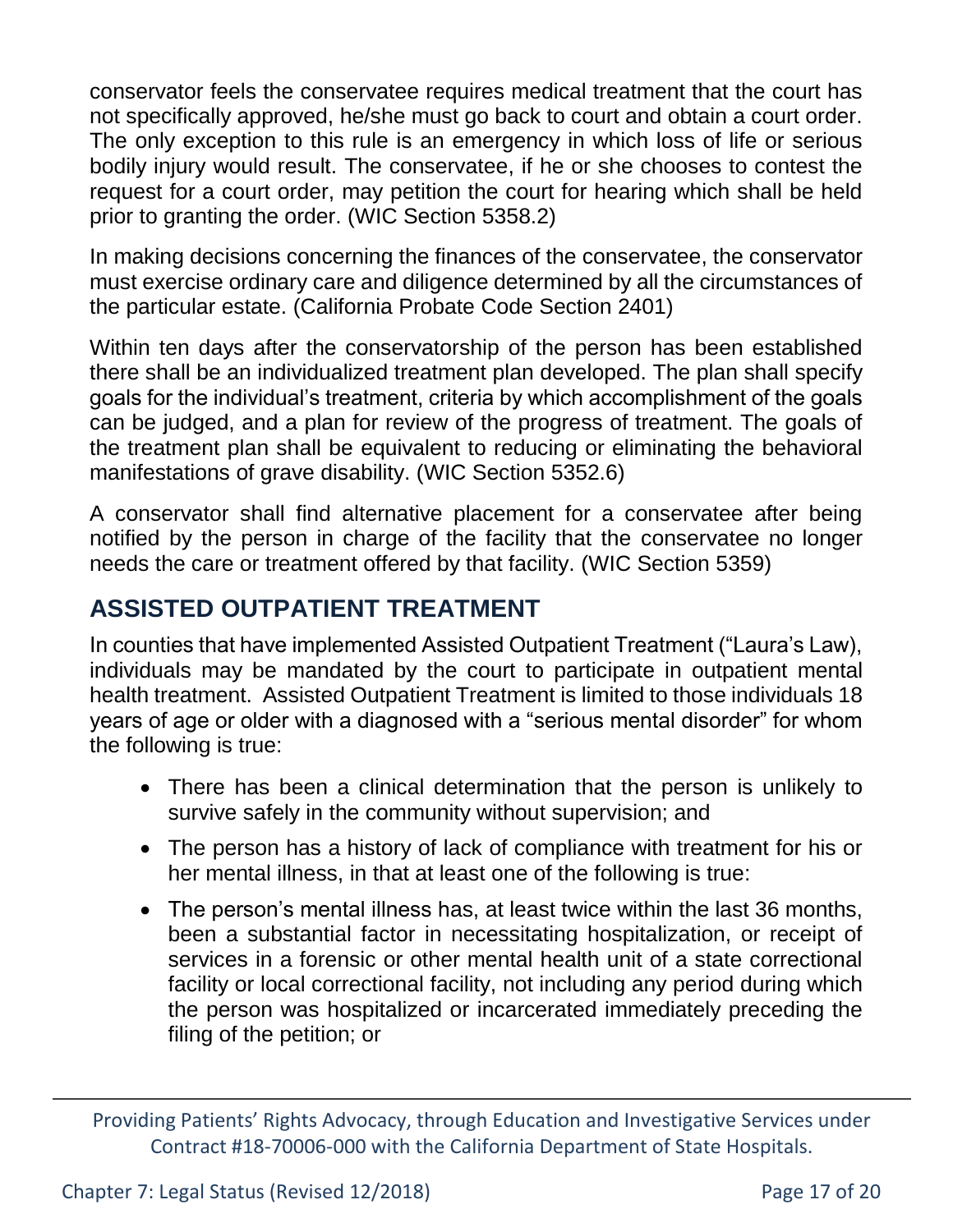The person's mental illness has resulted in one or more acts of serious and violent behavior toward himself or herself or another, or threats, or attempts to cause serious physical harm to himself or herself or another within the last 48 months, not including any period in which the person was hospitalized or incarcerated immediately preceding the filing of the petition. (WIC Section 5346(a))

### **PETITION AND AFFIDAVIT FOR AOT**

The county mental health director, or his or her designee, can file an AOT petition, accompanied by an affidavit of a licensed mental health treatment provider, in the Superior Court in the county in which the person lives. The petition must include the criteria listed above, and among other things, verification of the following:

- The person has been offered an opportunity to participate in a treatment plan but person continues to fail to engage in treatment;
- The person's condition is substantially deteriorating;
- Participation in AOT would be the least restrictive placement necessary to ensure the person's recovery and stability;
- In view of the person's treatment history and current behavior, the person is in need of AOT in order to prevent a relapse or deterioration that would be likely to result in grave disability or serious harm to himself or herself, or to others.
- It is likely that the person will benefit from AOT;
- Facts that support the petitioner's belief that the person meets each criterion.

The accompanying affidavit must verify that mental health provider the has personally examined the person who is the subject of the petition no more than 10 days prior to the submission of the petition or, no more than 10 days prior to the filing of the petition, the provider attempted to examine the person but has not been successful in persuading that person to submit to an examination. (WIC Sections 5346(b)(4), 5346(b)(5)).

Upon receipt of an AOT petition, the court must set a date for a hearing at a within five judicial days from the date the petition.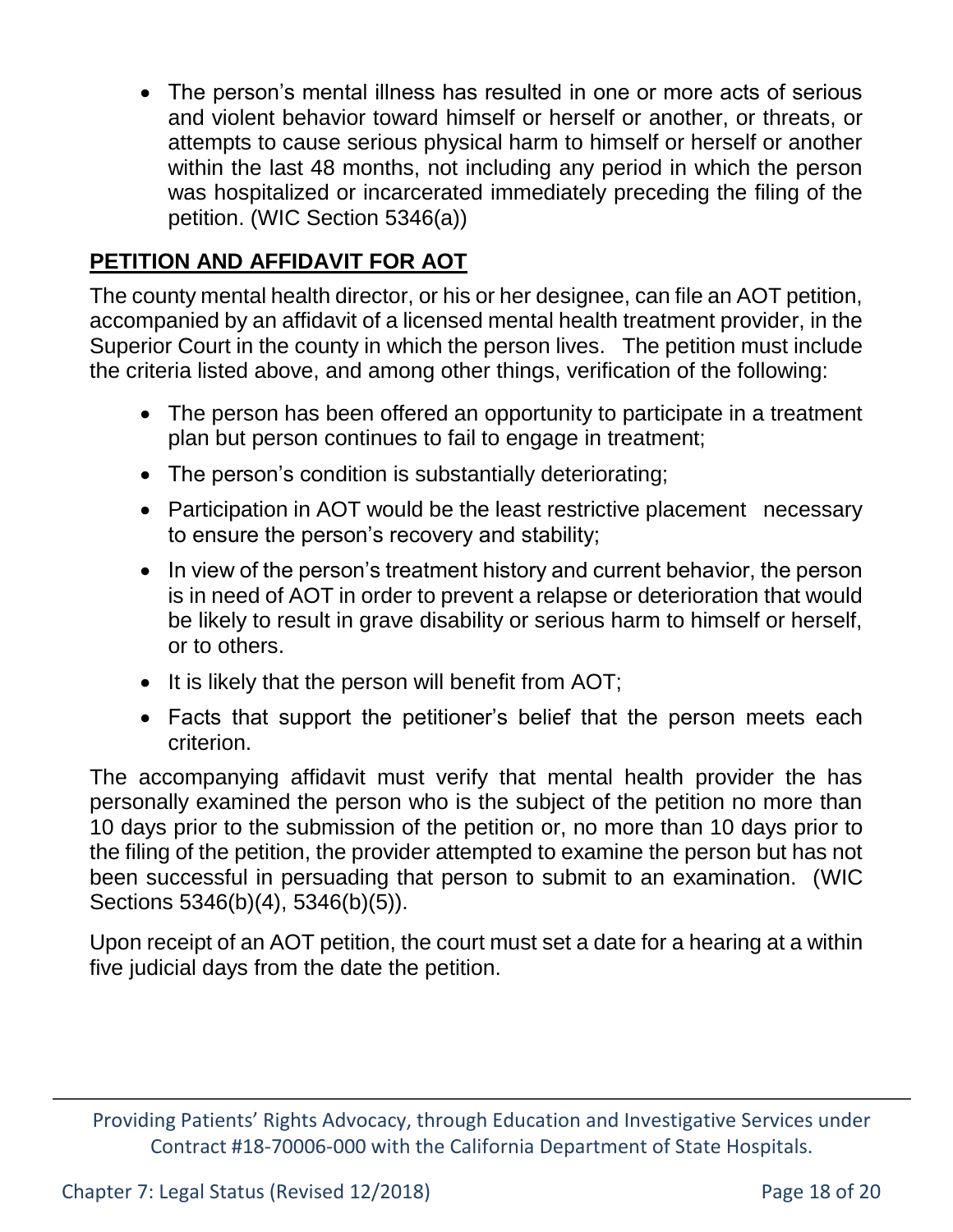## **RIGHTS OF PERSONS SUBJECT TO AOT PETITION**

The person subject to the petition must be personally promptly served with a copy of the petition and written notice of the hearing date. The person has the following rights:

- To adequate notice of the hearings to the person who is the subject of the petition, as well as to parties designated by the person who is the subject of the petition;
- To receive a copy of the court-ordered evaluation;
- To counsel. If the person has not retained counsel, the court shall appoint a public defender;
- To be informed of his or her right to judicial review by habeas corpus;
- To be present at the hearing unless he or she waives the right to be present;
- To present evidence;
- To call witnesses on his or her behalf;
- To cross-examine witnesses; and
- To appeal decisions, and to be informed of his or her right to appeal.

(WIC Section 5346(d)(1)-(4)).

If after hearing all relevant evidence, the court finds by clear and convincing evidence that the person who is the subject of the petition meets the criteria for AOT, and there is no less restrictive alternative, the court may order the person to receive AOT for an initial period not to exceed six months.

## **REFUSAL TO PARTICIPATE IN AOT**

If the person who is ordered into AOT refuses to participate in the AOT program, the court may order the person to meet with an AOT team. The treatment team must attempt to gain the person's cooperation with treatment ordered by the court.

If these attempts are unsuccessful, and in the clinical judgment of the mental health provider the person has failed or has refused to comply with the treatment ordered, and the person is need of involuntary admission to a hospital for evaluation, the mental health provider may request that the person be taken into custody and transported to a hospital, to be held up to 72 hours for examination

Providing Patients' Rights Advocacy, through Education and Investigative Services under Contract #18-70006-000 with the California Department of State Hospitals.